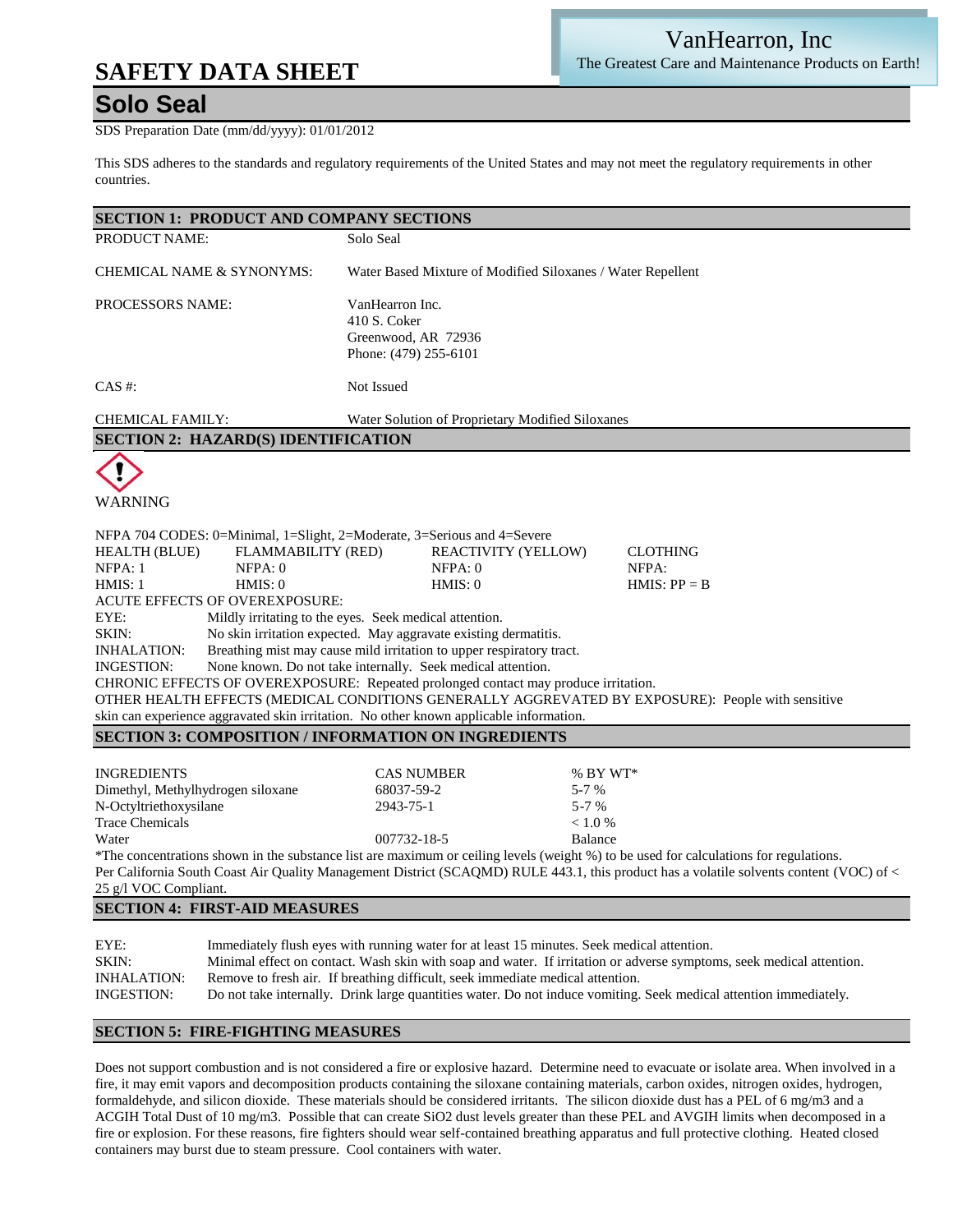### **SECTION 6: ACCIDENTAL RELEASE MEASURES**

Contain spills immediately with inert material to prevent waterway entry. Observe all person protection. For large spills provide diking or other suitable absorbent containment. Transfer liquids and solid diking materials to suitable vented containers for recovery and appropriate disposal.

## **SECTION 7: HANDLING AND STORAGE**

Use in well-ventilated area away from sparks and open flames. Do not smoke in vicinity. Maintain positive pressure in interior of occupied buildings during exterior application and close fresh air intakes in area of application. Avoid inhaling vapors and mists, and getting in eyes, on skin or on clothing. Wash hands and other contaminated areas thoroughly with soap and water after handling this product and before eating or smoking. Wash contaminated clothing and equipment thoroughly before reuse. Normal warehouse storage in a vented container is adequate. Do not repackage or store in glass container. Storage temperature should be above freezing and below 120°F. Drain equipment and flush with water to clean.

#### **SECTION 8: EXPOSURE CONTROLS / PERSONAL PROTECTION**

Appropriate personal protective equipment necessary to prevent repeated or prolonged contact should be worn. Mechanical ventilation is recommended. Avoid breathing mist or vapors. Where high concentrations of mist occurs, a respirator with appropriate dust and mist removal capabilities is recommended. Eye protection, resistant clothing and resistant boots should be worn where spills or splashing can occur. Chemical splash goggles are recommended. A single prolonged skin exposure is not likely to result in skin irritation or absorption through the skin in harmful amounts. Wash contaminated clothing before reuse. Do not take internally. Eye wash station should be available. Do not smoke in vicinity of application.

## **SECTION 9: PHYSICAL AND CHEMICAL PROPERTIES**

| APPEARANCE:                             | Milk white       |
|-----------------------------------------|------------------|
| ODOR:                                   | very slight odor |
| pH: (Typical)                           | 5                |
| BOILING POINT, 760 mm Hg:               | 212°F, 100°C     |
| VAPOR PRESSURE, at 20 deg. C:           | $17.5$ mm Hg     |
| <b>LIQUID DENSITY:</b>                  | $1$ g/cc         |
| SOLUBILITY IN WATER, by wt.:            | 100 %            |
| SPECIFIC GRAVITY ( $H2O = 1$ ):         |                  |
| PERCENT VOLATILE BY VOLUME:             | 5.5%             |
| PERCENT VOLATILE BY WEIGHT:             | 5.5%             |
| VISCOSITY:                              | Similar to water |
| EVAPORATION RATE (Butyl Acetate = $1$ ) | Similar to Water |
| PHYSICAL STATE:                         | Liquid           |
|                                         |                  |

#### **SECTION 10: STABILITY AND REACTIVITY**

Reacts with silica in concrete and masonry in the presence of ultraviolet light and moisture forming bonds with the substrate in normal use. The organic content of the aqueous mixture will react with bases, acids and oxidizers producing heat, polymers and oxidation by-products. Vaporization of small quantities of water controls any heat released. Atomization, vaporization or combustion forms aerosols which can carry siloxane containing materials, carbon oxides and silicon dioxide into the atmosphere. Hazardous polymerization will not occur.

## **SECTION 11: TOXICOLOGICAL INFORMATION**

This product is known to be a mild eye and upper respiratory irritant. OSHA PEL and ACGIH TLV has not been established; however, the low vapor pressure of siloxane containing materials in product should produce air concentrations below expected exposure limits. The LD50 has not been determined, but should be relatively high based upon typical silicone toxicity. Do not take internally, avoid breathing mist and minimize eye and skin contact. HEALTH HAZARD CATEGORIES: None of the product's ingredients are found on any lists of hazardous, carcinogenic or banned chemical agents or materials generated by them.

## **SECTION 12: ECOLOGICAL INFORMATION**

There is little or no risk to surrounding vegetation during application, and overspray on non-targeted areas can be easily removed with soap and water.

Solo Seal | VanHearron, Inc | Safety Data Sheet | 01 January 2012 |